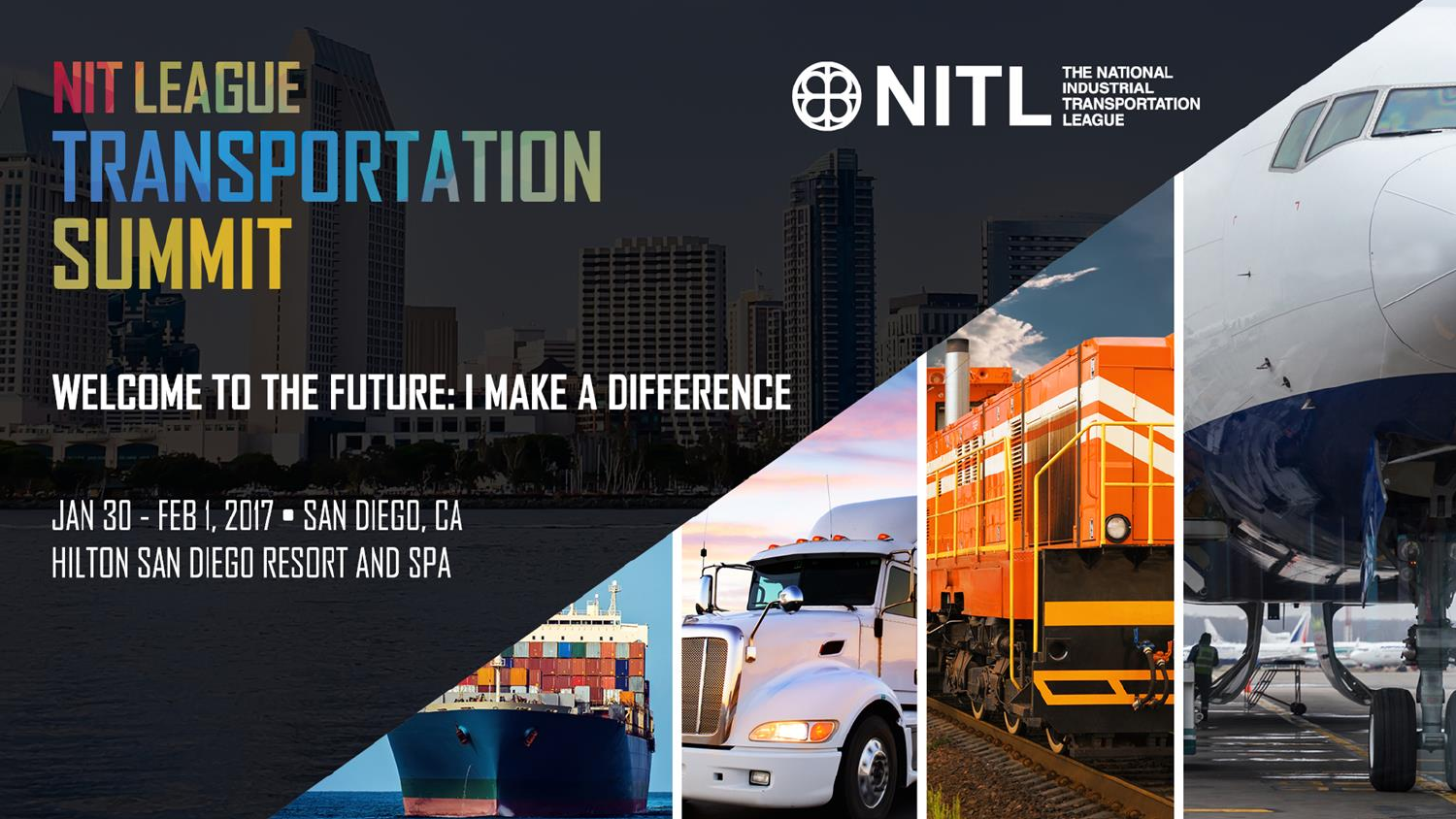

## **THE MILLENNIAL WORKFORCE: INSIGHTS AND STRATEGIES**

JOHN Y. CHEN, CAE DIRECTOR OF MARKETING MCI USA



NIT LEAGUE TRANSPORTATION SUMMIT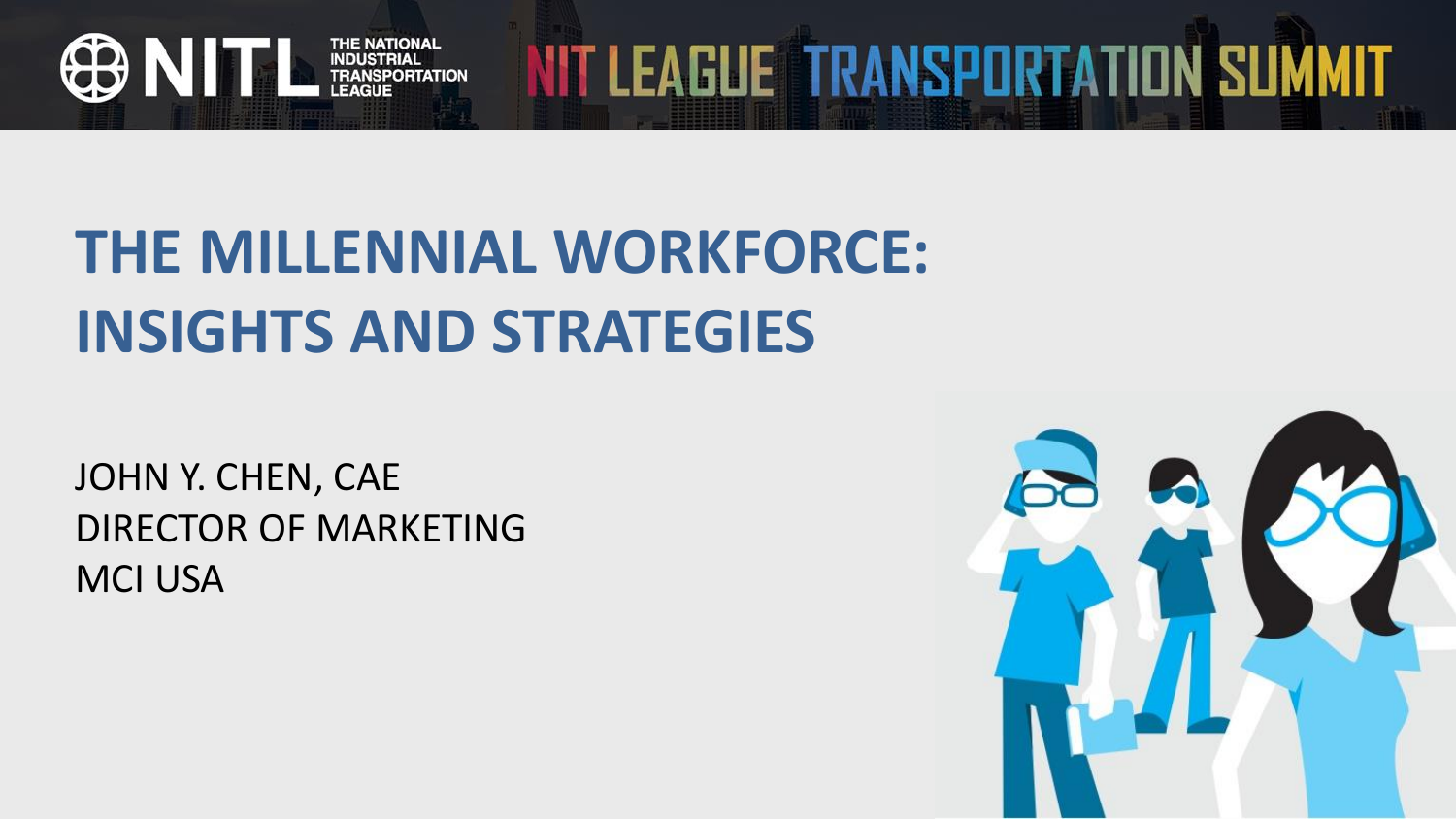

### **John Y. Chen, CAE Director, Marketing MCI USA**

John Chen, Director of Marketing, joined MCI USA in 2015. John currently serves as the managing director for the Public Media Business Association and vice president of marketing for the electronic retailing association. He also leads MCI USA's Millennial Engagement consultative group.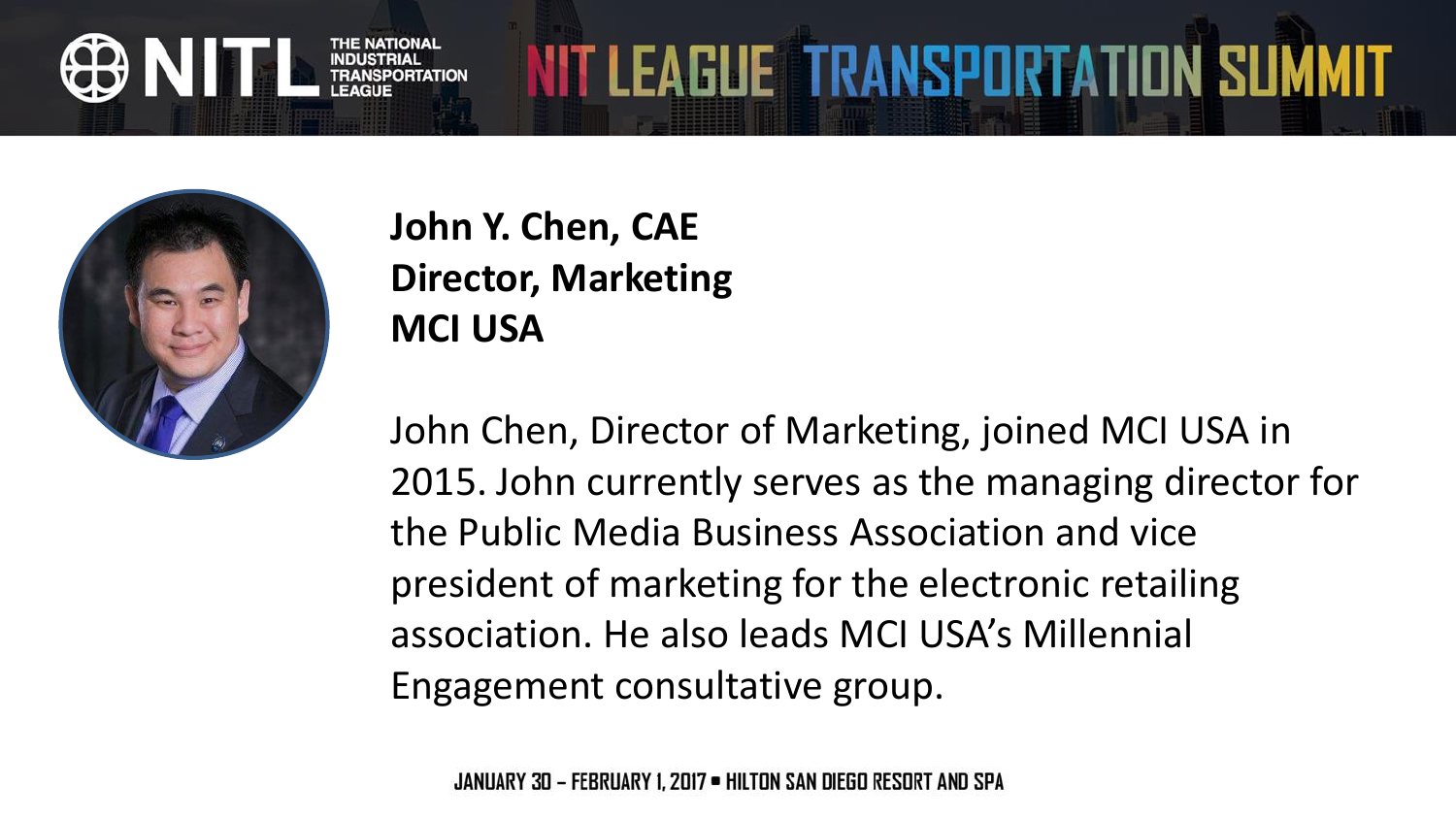## **About MCI USA**



• Helps companies and associations to strategically engage and activate their target audiences

**NIT LEAGUE TRANSPORTATION SUMMIT** 

- MCI USA serves as the United States platform for the largest global provider of strategic engagement and activation solutions.
- Headquartered in the Washington, DC area with offices in New York and Miami with over 100 full time team members.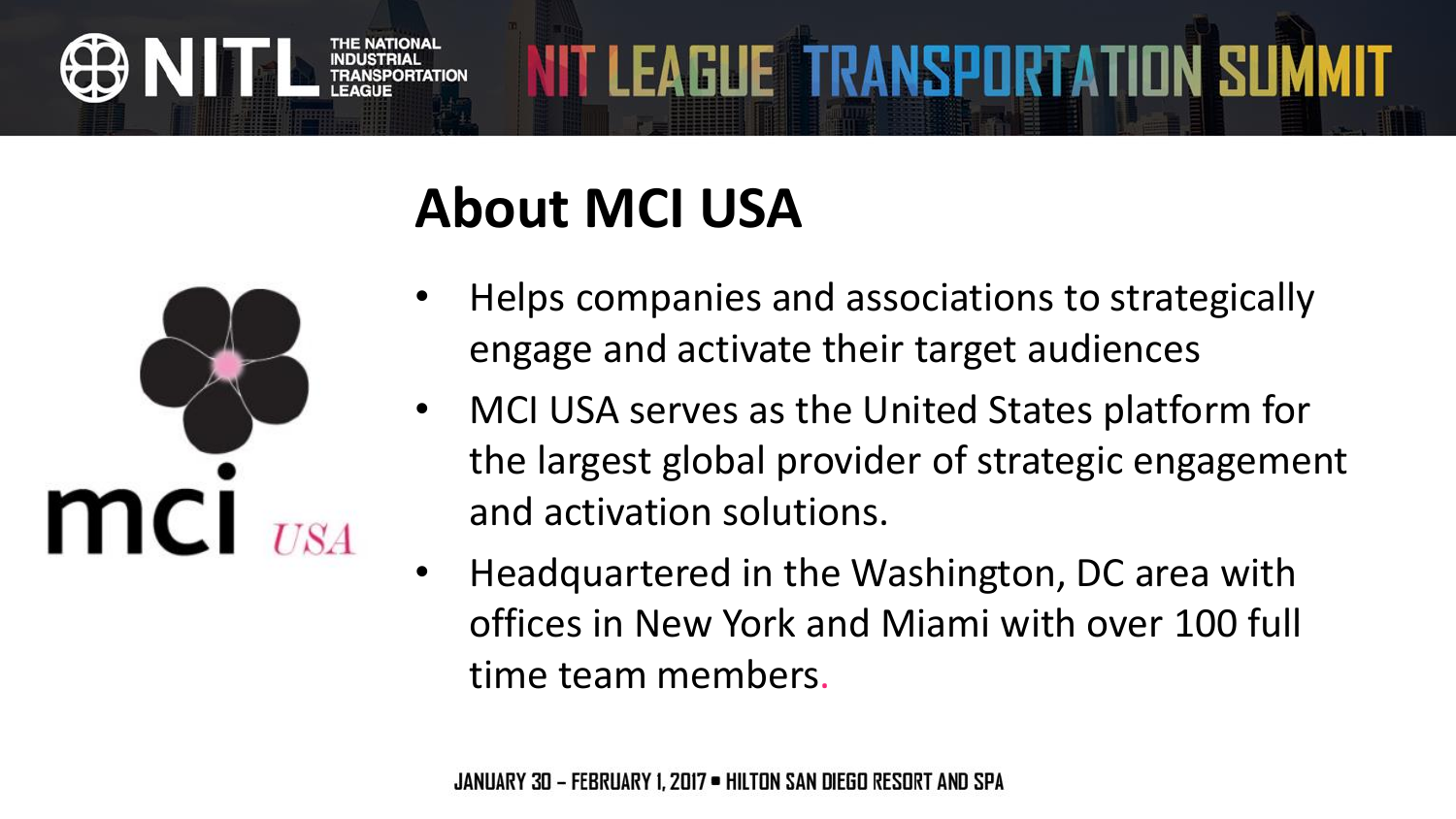

## **Millennial Mark Defined**

- Born between 1980 and 2000
- Most racially diverse generation (43% non-white)
- First generation since the Silent Generation that is expected to be less economically successful than their parents.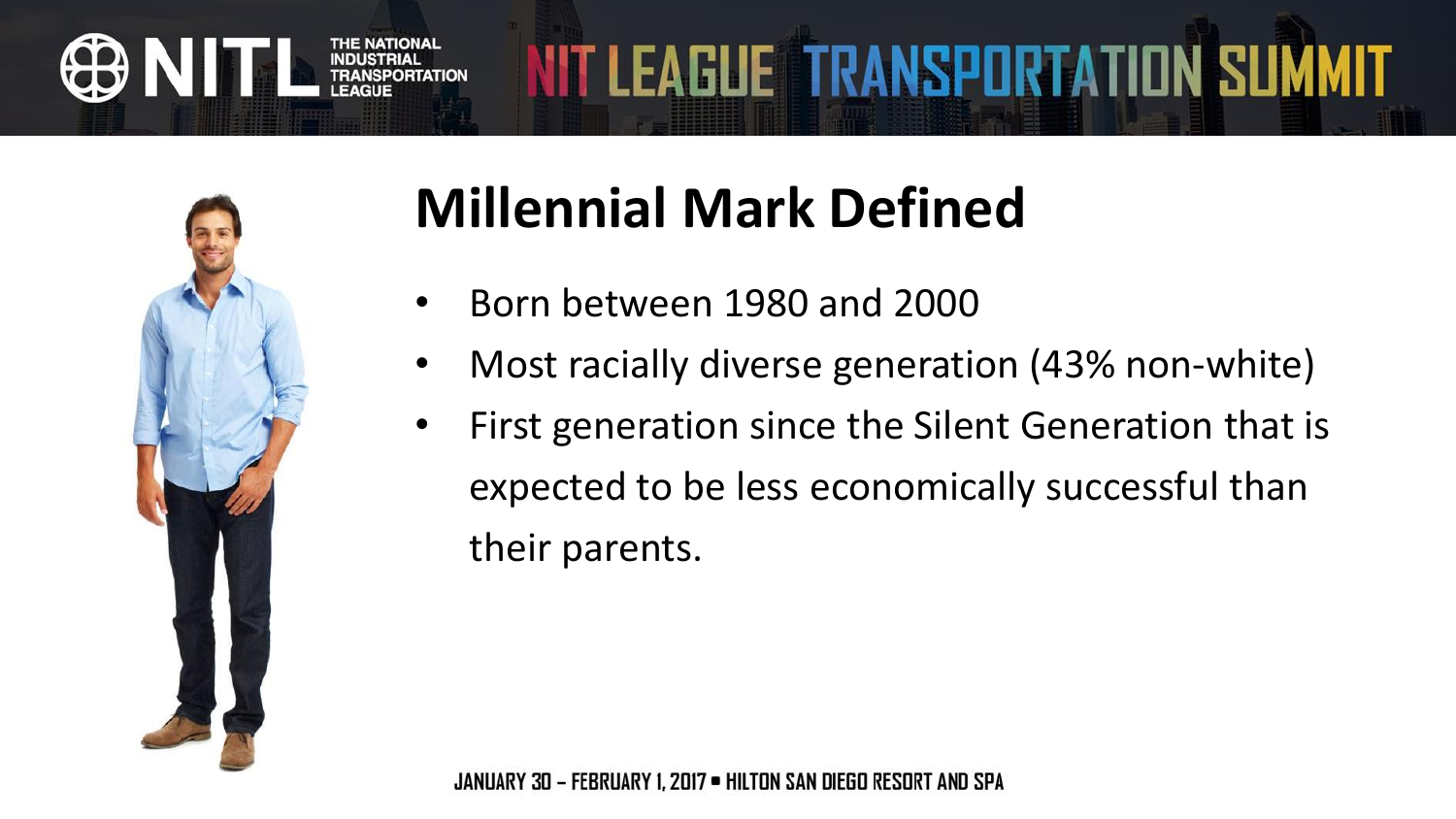

## **The Millennial ERA**

- First generation of digital natives
- Millennials grew up in an electronics-filled and socially-networked world
- Having been raised under the mantra "follow your dreams" and being told they were special, they tend to be confident
- Economic prospects declined due to recession in early 2000s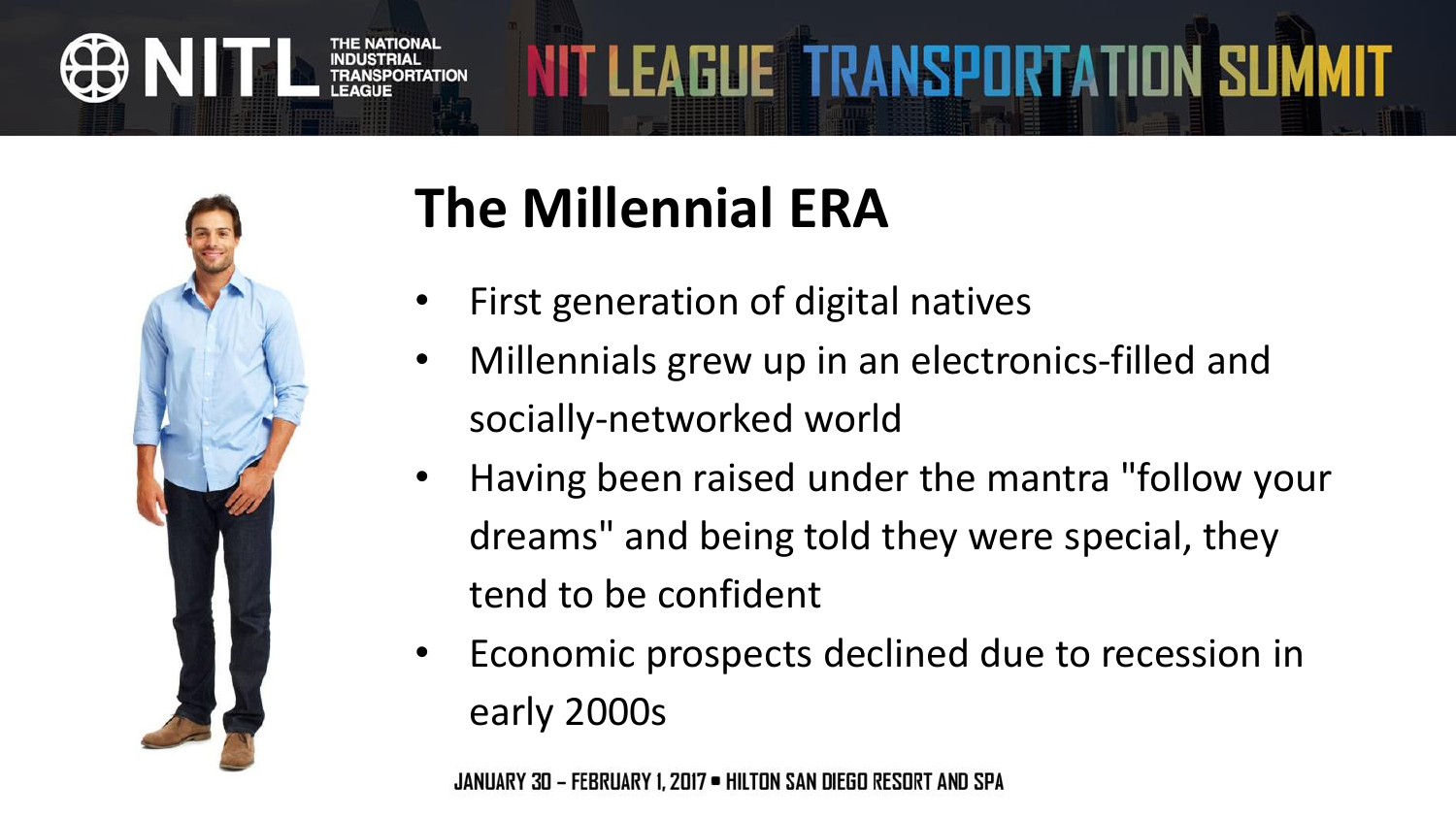



## **Millennial Motivators**

- 85% say helping to make a positive difference is more important than professional recognition
- 92% believe that business success should be measured by more than profit
- \$1 trillion in student debt (average is \$45,000)
- Median Income \$25k (age 18-27) & \$48K (ages 28-36)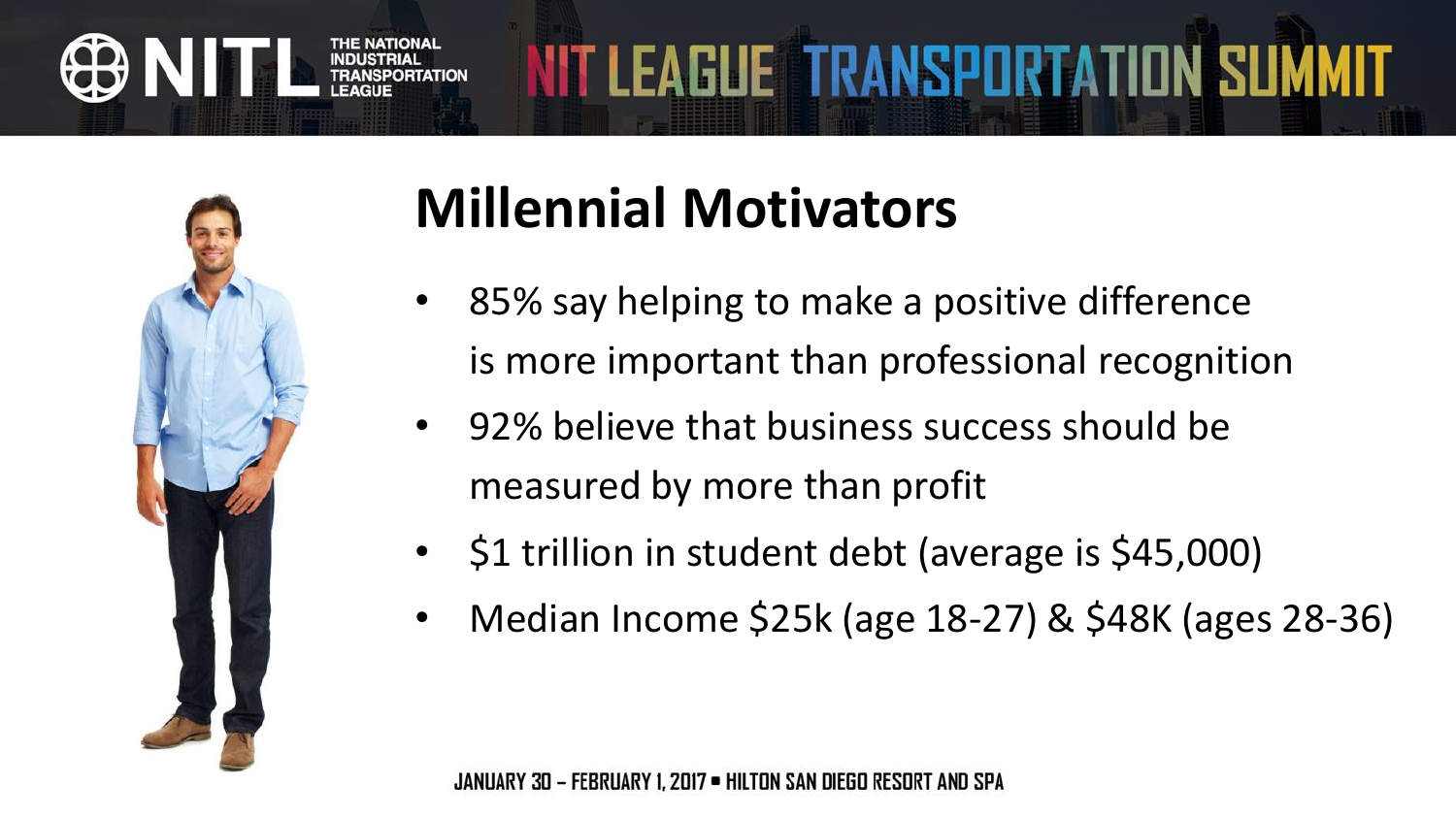**OVEREDUCATED, UNDER - EMPLOYED, HEAVILY IN DEBT, AND LOOKING TO MAKE A DIFFERENCE IN THE WORLD**

THE NATIONAL<br>INDUSTRIAL<br>IN TRANSPORTATION<br>LEAGUE

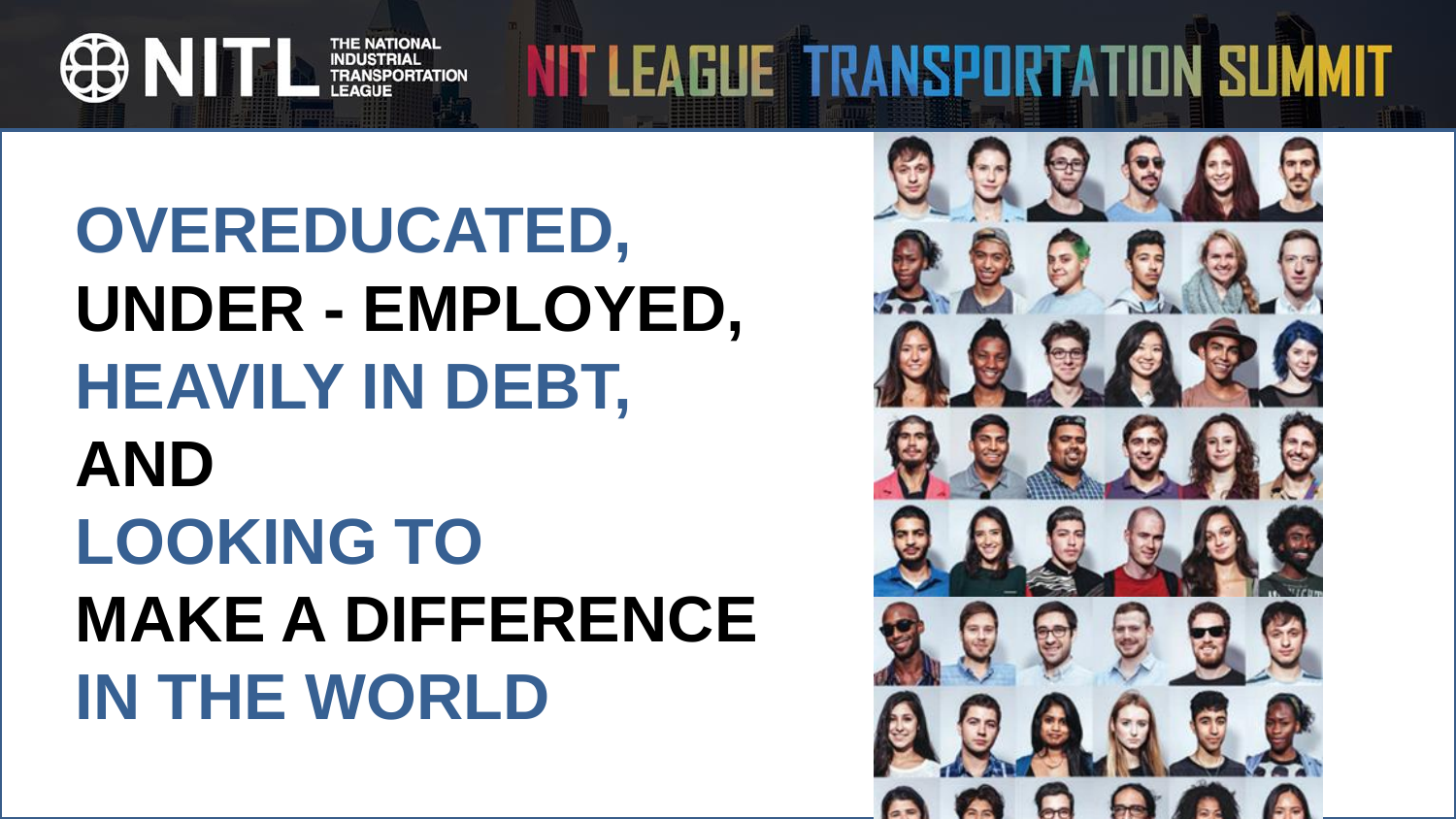# **THE IMPORTANCE OF**

**ONITL** IMPORTATIONAL

**MILLENNIALS**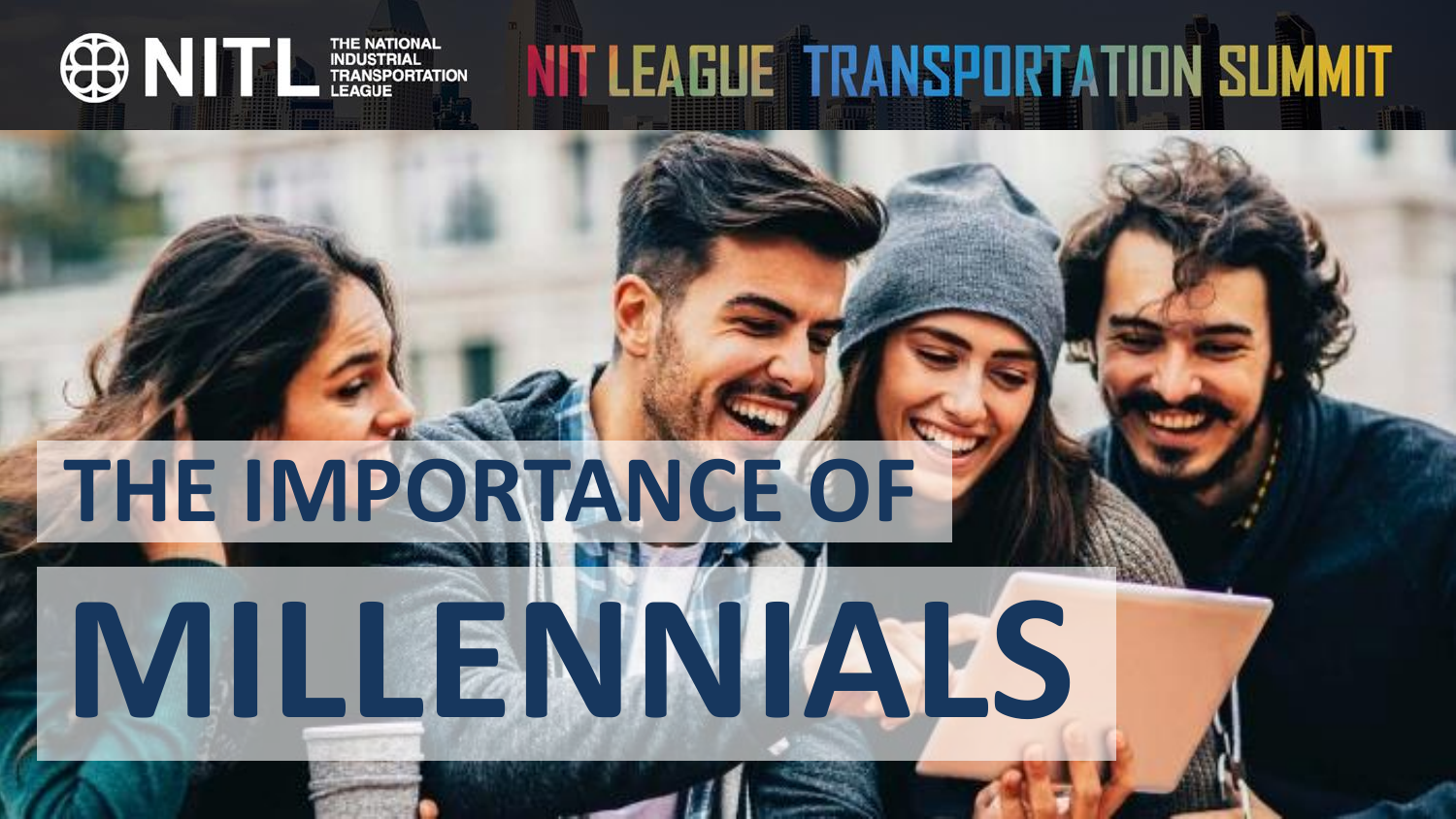## **US Labor Force by Generation**

NIT LEAGUE TRANSPORTATION SUMMIT





Note: Annual averages plotted 1995-2014. For 2015 the first quarter average of 2015 is shown. Due to data limitations. Silent generation is overestimated from 2008-2015

THE NATIONAL<br>INDUSTRIAL<br>INDUSTRIATION<br>INDUCTRIAGUE

Source: Pew Research Center tabulations of monthly 1995-2015 Current Population Surveys, Integrated Public Use Microdata Series (IPUMS)

JANUARY 30 - FEBRUARY 1, 2017 . HILTON SAN DIEGO RESORT AND SPA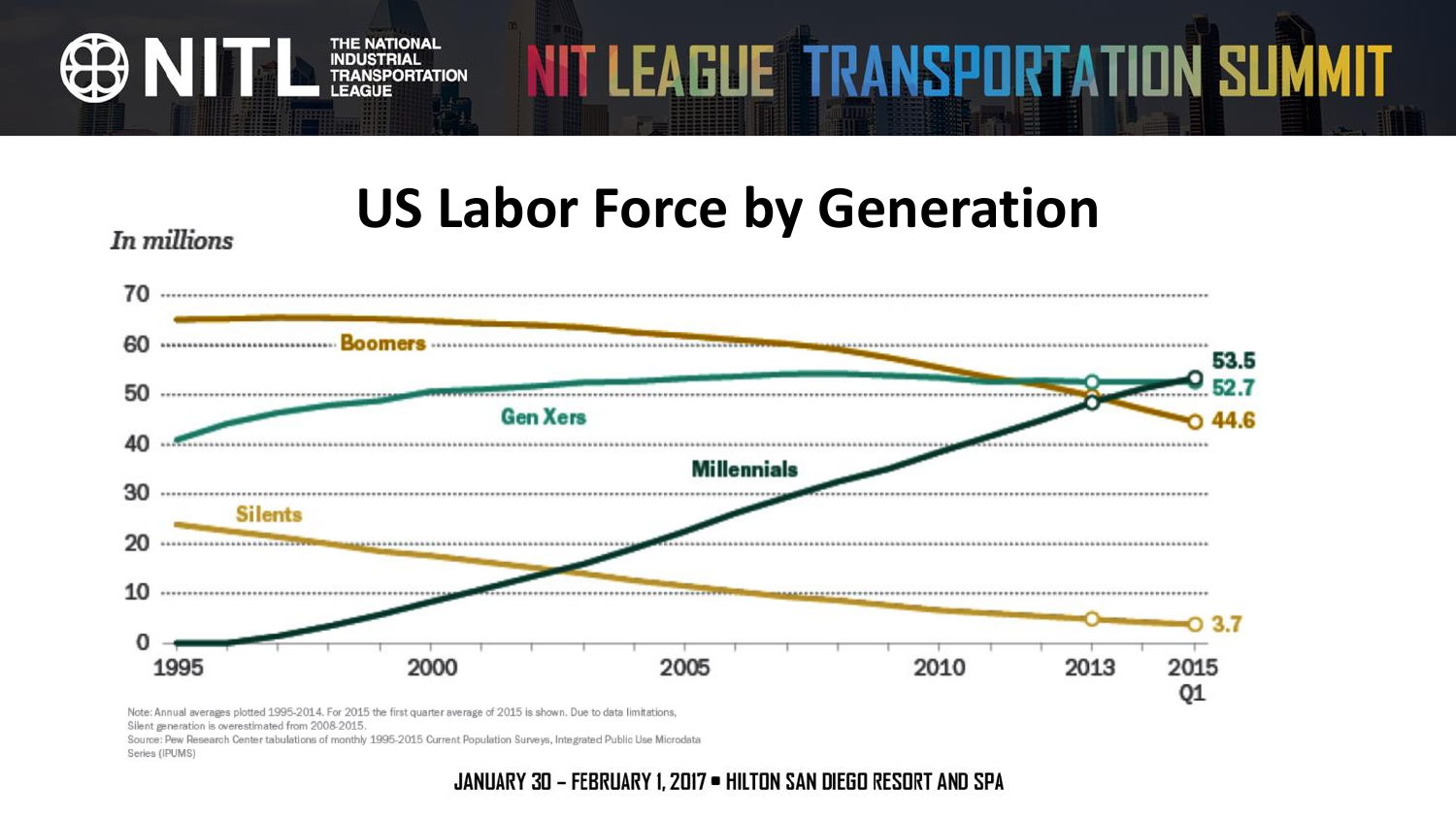

63 N I

THE NATIONAL<br>INDUSTRIAL<br>IN TRANSPORTATION

## **Millennial Workforce**



NIT LEAGUE TRANSPORTATION SUMMIT

JANUARY 30 - FEBRUARY 1, 2017 . HILTON SAN DIEGO RESORT AND SPA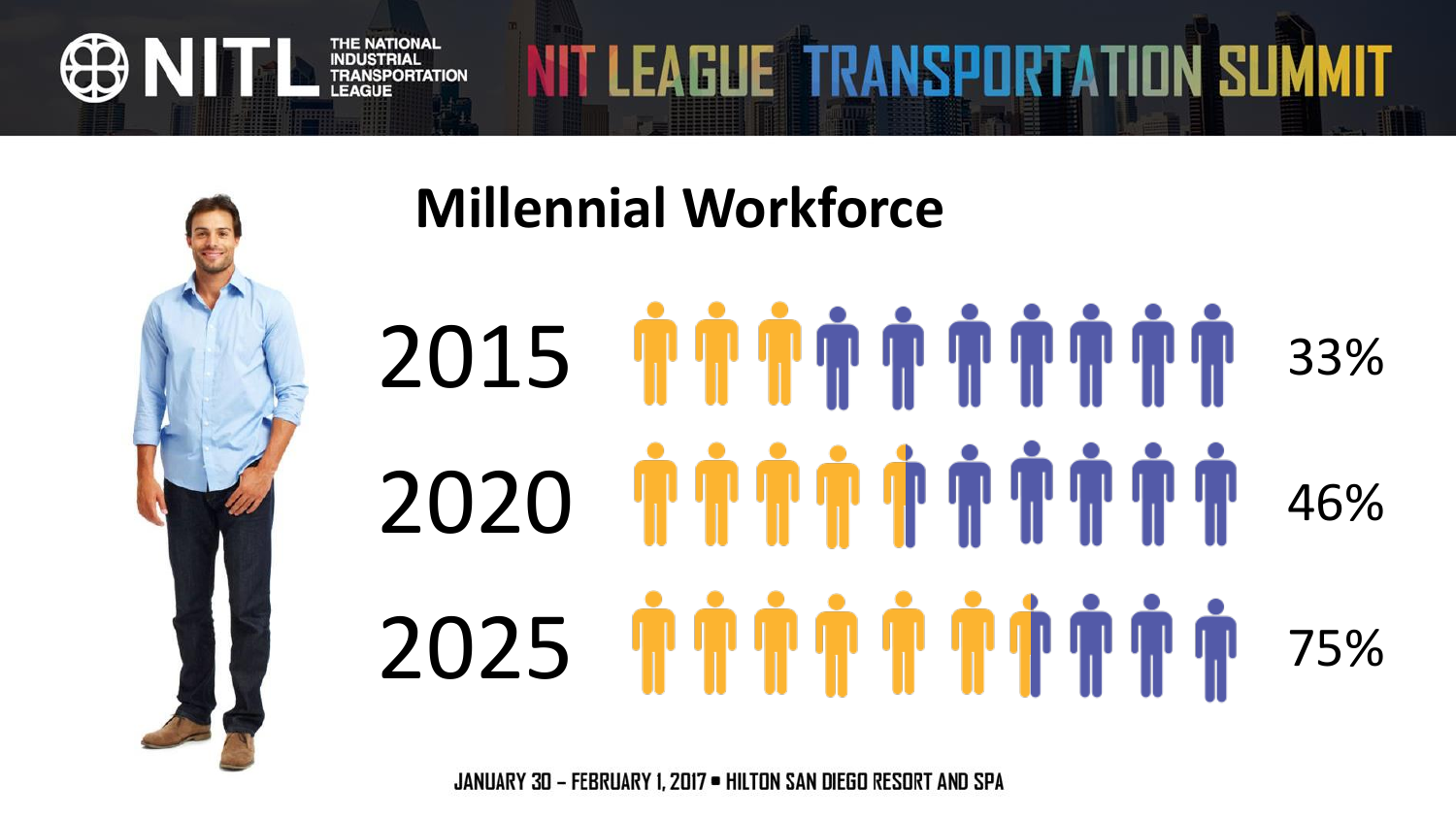## **Mark's Relationship with His Employers**



**OD NITL** INDUSTRIAL







NIT LEAGUE TRANSPORTATION SUMMIT



Coaching Collaboration Measures Motivation

JANUARY 30 - FEBRUARY 1, 2017 . HILTON SAN DIEGO RESORT AND SPA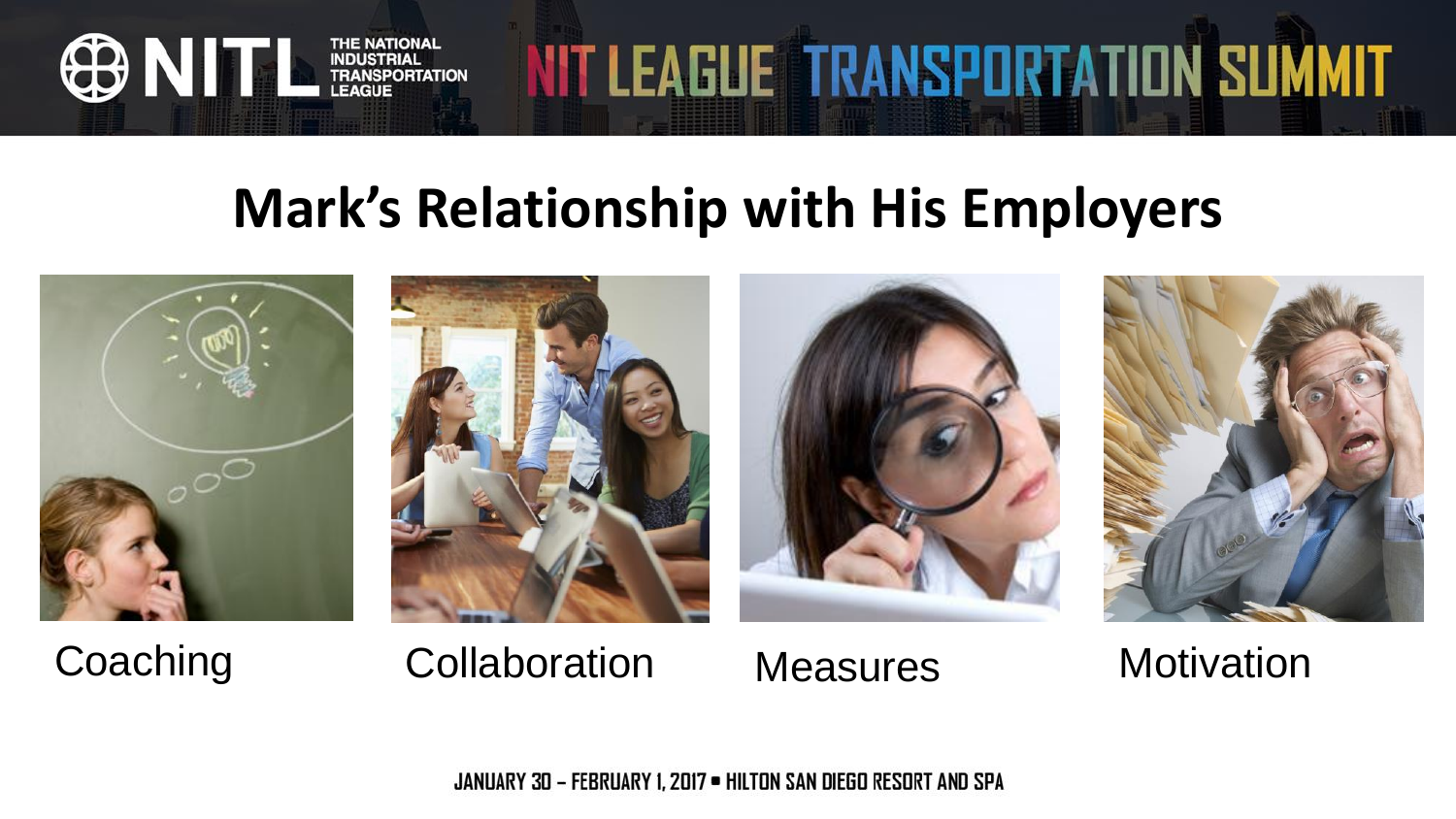

## **Tips for Mark's Future Employers**

- Contribute to the culture; not conform
- Flexibility and accessibility over corporate protocols
- They want to discover & share everything
- If they cannot find what they need, they will use their creativity, know-how, & resources to create A BETTER SOLUTION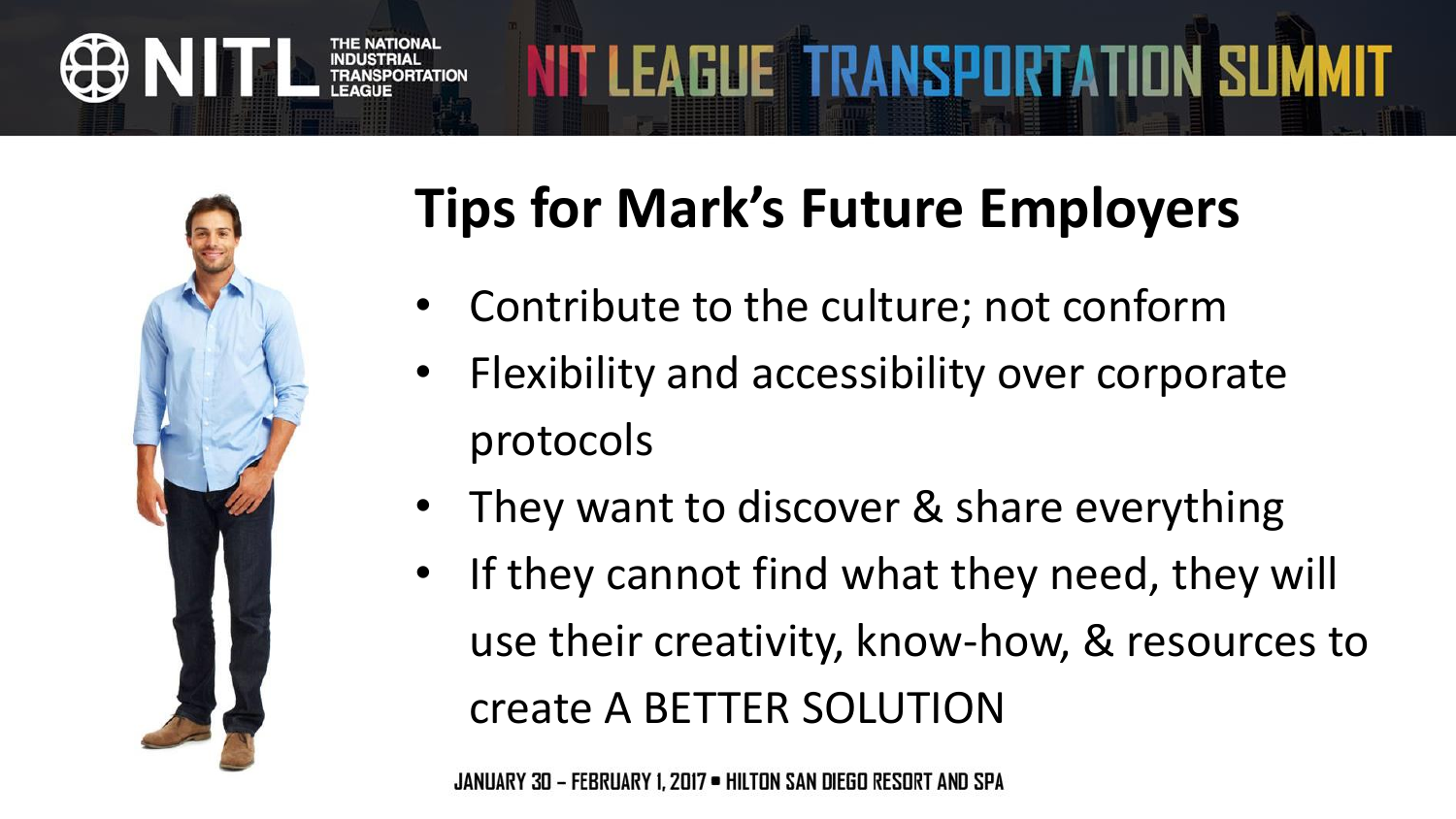

## **Benefits Seen as Required, not a Perk**

- Millennials expect companies to offer competitive benefits packages + competitive salaries
- They expect to weigh options; 50% will carefully evaluate their benefits options
- Healthcare ranks as most important in overall job satisfaction (9 our of 10)